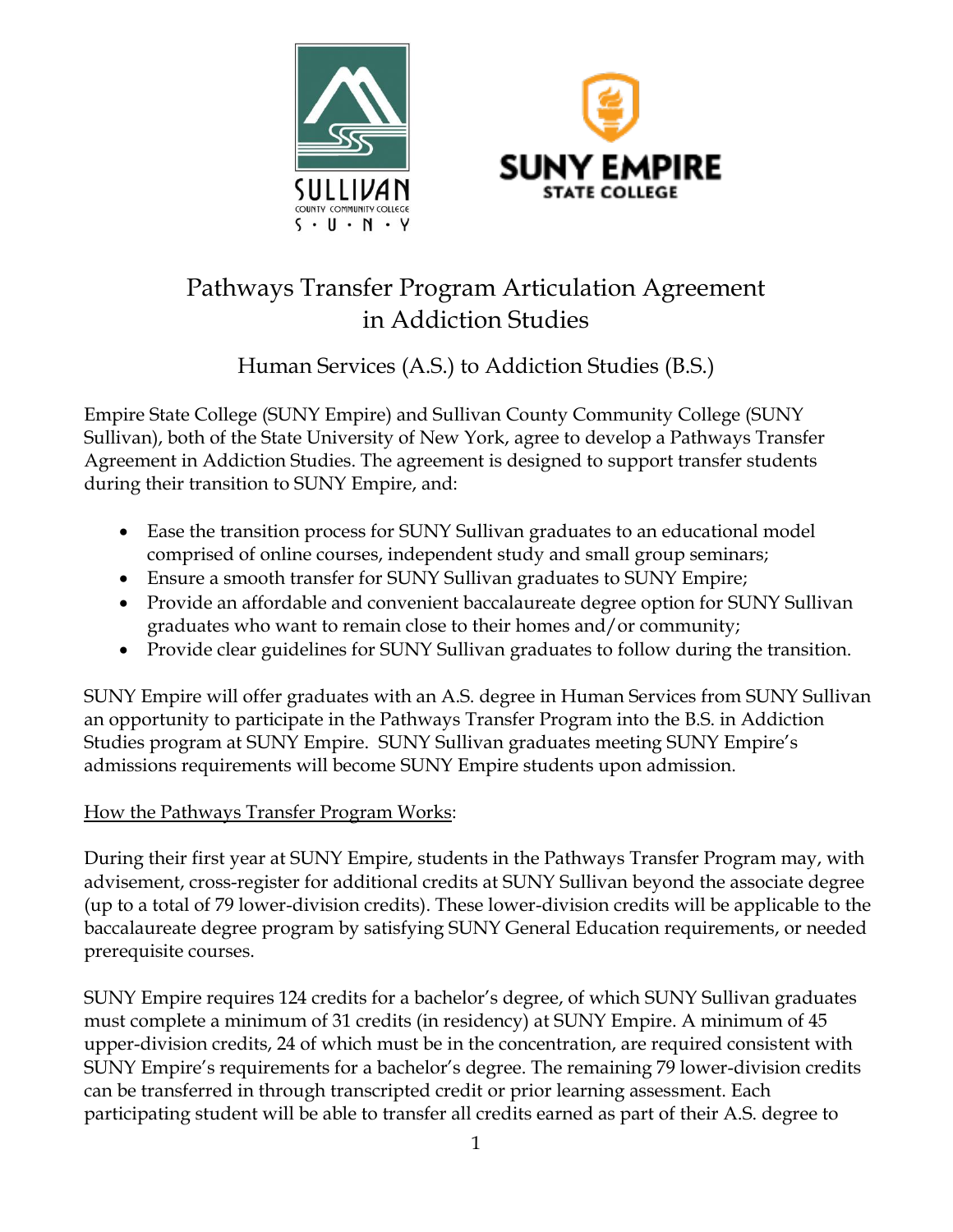SUNY Empire, as long as they fit into the student's designed bachelor's degree program (see appendix B for additional details).

## Benefits for SUNY Sullivan Transfer Students:

SUNY Empire will provide the following benefits for participating SUNY Sullivan students:

- Guaranteed admission to a bachelor's degree program
- Waiver of the \$50 orientation fee
- Provision of a \$100 transfer scholarship in the first term of matriculated enrollment at SUNY Empire

To be eligible, SUNY Sullivan transfer students must have completed an associate degree within the last three years, or be in (or entering) their final semester of completing an associate degree.<sup>1</sup>

A unique application code for interested students to use during the admissions application process will be created by SUNY Empire and provided to appropriate staff members in the transfer advisement office at SUNY Sullivan for distribution.

## Benefits for Employees of SUNY Sullivan:

Employees of SUNY Sullivan may participate in the Pathways Transfer Program and become students at SUNY Empire by way of this agreement. Employees who hold an associate degree are eligible for the same benefits as are outlined above. Students who hold a bachelor's degree and are interested in a graduate degree program are also eligible for the following benefits:

- Waiver of the \$50 orientation fee
- Provision of a \$100 transfer scholarship in the first term of matriculated enrollment at SUNY Empire
- A single point of contact at the School for Graduate Studies to guide new students through the admissions, enrollment and orientation process. The contact for SUNY Sullivan employees is:

Evan Reese Graduate Outreach and Academic Advisement Coordinator Evan.Reese@esc.edu (800) 847-3000 ext. 2904

To acquire the admission application code to access these benefits, please contact the transfer advisement office at SUNY Sullivan.

<sup>&</sup>lt;sup>1</sup> Note that this applies only to the completion date of the associate degree, and not when all of the courses within the degree were completed. Please refer to "Appendix B", item #4.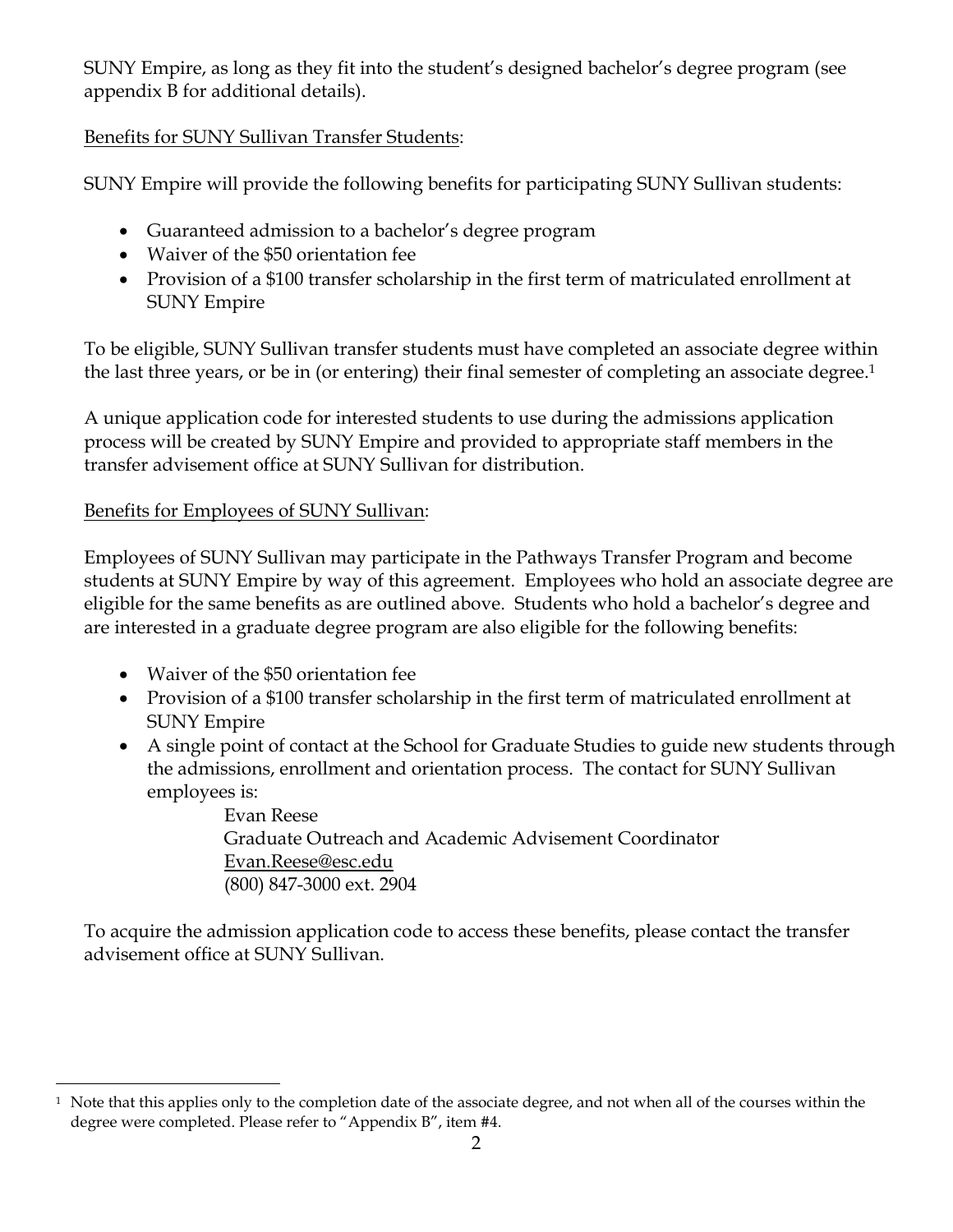#### Guidelines of the Agreement:

As part of the agreement, SUNY Empire will provide the following: (1) individual educational planning and mentoring for all transferring Human Services students, (2) outreach to faculty and transfer office staff at SUNY Sullivan to provide program information, and (3) offer information sessions for students at SUNY Sullivan, at SUNY Empire locations, and online.

SUNY Sullivan agrees to provide: (1) access for cross-registered Pathways transfer students to campus facilities and resources (i.e. Library, academic support, computer labs), (2) promotion of the program on campus to current students, faculty advisors, and alumni, and (3) to include this transfer agreement in any college publications where such agreements are listed (i.e. college catalog, website, transfer office brochures).

Human Services (A.S.) to Addiction Studies (B.S.) students may enroll at SUNY Empire on a full or part-time basis. With advisement from their faculty mentor at SUNY Empire, students may elect to design a degree program similar to the sample provided in Appendix A.

This agreement becomes effective when all signatures are affixed, as of the date of last signature, and will be in effect for five years. The agreement may be amended or renewed by mutual agreement and will be formalized via revision of this agreement.

#### For Further Information:

Thalia MacMillan Chair, Department of Human Services SUNY Empire State College 325 Hudson Street New York, NY 10013 (646) 230-1363 Thalia.MacMillan@esc.edu

Rose Hanofee Dean of Liberal Arts, Sciences, and Health Sciences SUNY Sullivan County Community College Office F108 112 College Road Loch Sheldrake, NY 12759 (845) 434-5750 ext. 4462 [rhanofee@sunysullivan.edu](mailto:rhanofee@sunysullivan.edu)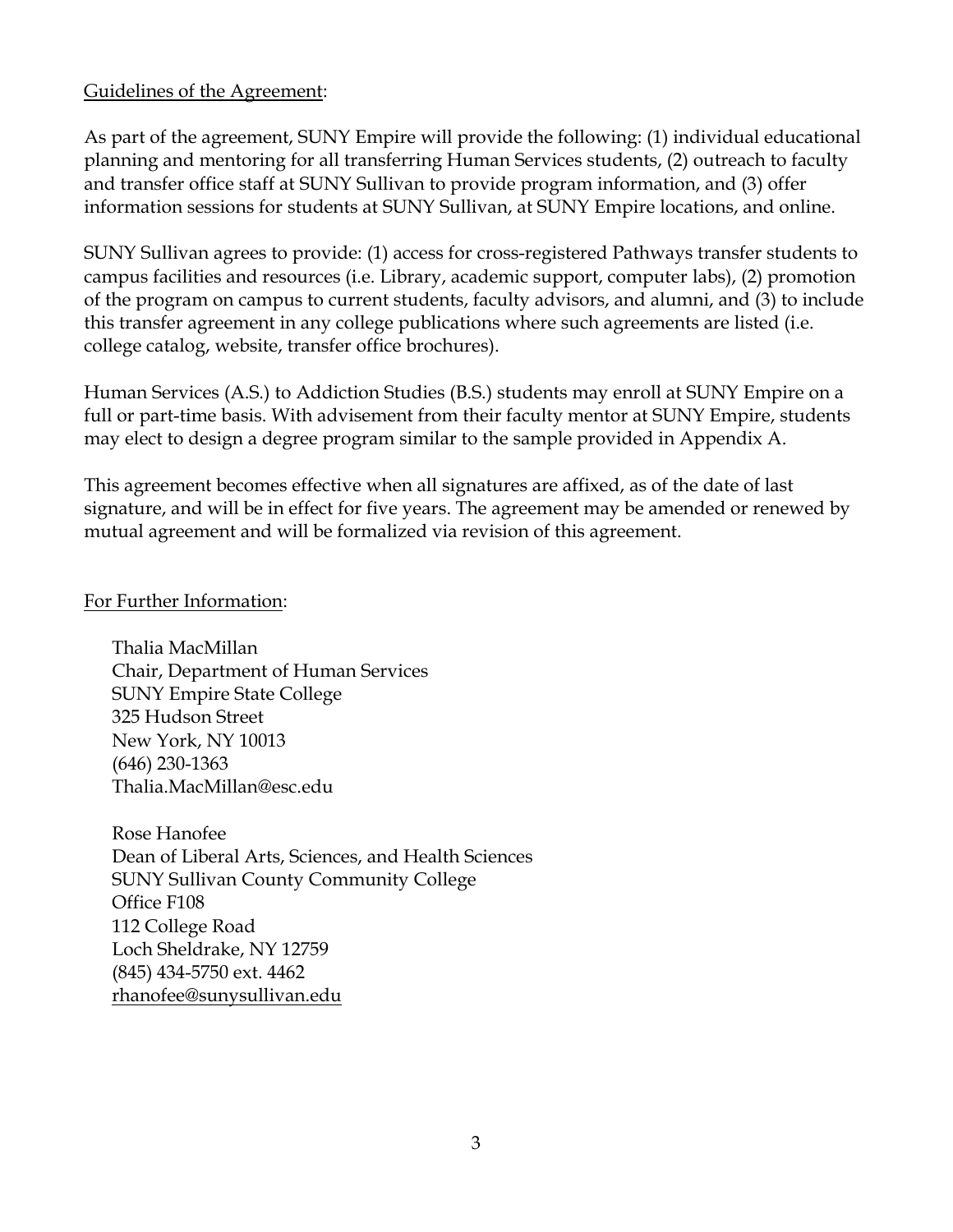Signatures to the Agreement:

#### **EMPIRE STATE COLLEGE**

Egateth R Bestin

Elizabeth R. Berlin Date Officer in Charge

 $u_a$ , Benke

Meg Benke Date Provost and Executive Vice President for Academic Affairs

 $.72$ Isal  $\overline{\phantom{a}}$ 

Desalyn De-Souza Date Dean, School of Human Services

 $\frac{11}{20}$ 11/2/2020

10/28/2020

12020

#### **SULLIVAN COUNTY COMMUNITY COLLEGE**

 $\frac{10}{27/2020}$ 

Jay Quaintance Date President

 $\frac{10}{27/2020}$ 

Keith Pomakoy Date **Date** Vice President of Academic and Student Affairs

 $10/27/2020$ 

Rose Hanofee Date Dean of Liberal Arts, Sciences, and Health Sciences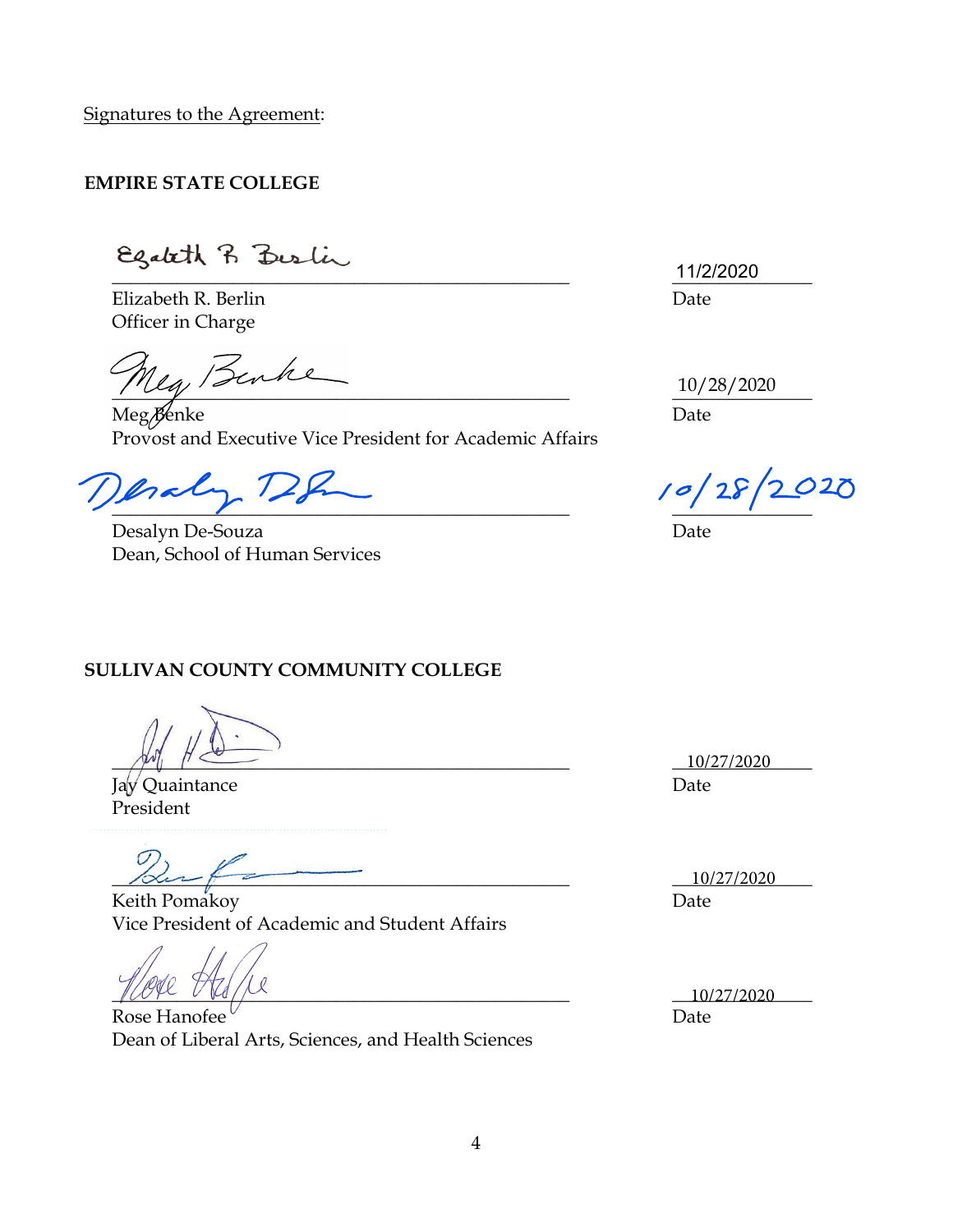## **Appendix A: Sample Degree Plan**

| Degree:        | Bachelor of Science      |
|----------------|--------------------------|
| Area of Study: | <b>Addiction Studies</b> |

## **SUNY Sullivan County Community College – Human Services, A.S.**

| MHA 1510 Introduction to Human Services | 3 | ENG 1001 English Composition I              | 3 |
|-----------------------------------------|---|---------------------------------------------|---|
| MHA 2502 Introduction to Counseling     |   | <b>ENG 2005 English Composition II</b>      | 3 |
| MHA 2512 Human Behavior in Social       | 3 |                                             | 3 |
| Environments                            |   | PSY 1500 General Psychology                 |   |
| MHA 1930 Human Services Skills          | 3 | PSY 1600 Statistics for the Social Sciences | 3 |
| Exploration                             |   |                                             |   |
| MHA 2110 Professional Ethics in Human   | 3 |                                             | 3 |
| <b>Services</b>                         |   | SOC 1600 Introduction to Sociology          |   |

| ENG 1001 English Composition I                                    | 3              |
|-------------------------------------------------------------------|----------------|
| ENG 2005 English Composition II                                   |                |
| PSY 1500 General Psychology                                       | 3              |
| PSY 1600 Statistics for the Social Sciences                       | 3              |
| SOC 1600 Introduction to Sociology                                | 3              |
| SCI 1124 Principles of Biology I                                  | 4              |
| SOC 2609 Race, Class and Gender                                   | 3              |
| ENG 1301 Fundamentals of Speech                                   | 3              |
| <b>Physical Education electives</b>                               | $\overline{2}$ |
| SOC 2601 Social Problems                                          | 3              |
| PSY 2510 Developmental Psychology or<br>PSY 2502 Child Psychology | 3              |
| HIS 1227 US History Until 1860 or                                 |                |
| HIS 1228 US History 1860 to 1940 or                               | 3              |
| HIS 1229 US History Since 1940                                    |                |
| General Education - Science elective                              | 4              |
| General Education - elective                                      | 3              |
| General Education - Foreign Language                              | 3              |
| elective (by advisement)                                          |                |
| <b>Total SUNY Sullivan Credit</b>                                 | 61             |

**SUNY Empire State College – Addiction Studies, B.S.** (all courses are available online)

| ADDS 2005 Addictions and Dependency:      | 4 | <b>Educational Planning for Addiction</b> | $\overline{4}$ |
|-------------------------------------------|---|-------------------------------------------|----------------|
| Introduction                              |   | <b>Studies</b>                            |                |
| HUSV 2020 Crisis Intervention             | 4 | Elective                                  | 3              |
| HUSV 3005 Advocacy in Human Services      | 4 |                                           |                |
| HUSV 3020 Documentation in Human Services | 4 |                                           |                |
| HUSV 3030 Group Work                      |   |                                           |                |
| HUSV 4020 Diversity in Human Services     | 4 |                                           |                |
| HUSV 4030 Human Service Ethics            | 4 |                                           |                |
| ADDS 3005 Interventions for Addiction     |   |                                           |                |
| Disorders                                 | 4 |                                           |                |
| ADDS 3020 Substance Abuse Interventions   |   |                                           |                |
| with Special Populations                  | 4 |                                           |                |
| ADDS 4005 Adolescents and Addictions      | 4 |                                           |                |

| <b>Educational Planning for Addiction</b><br>Studies |  |
|------------------------------------------------------|--|
| Elective                                             |  |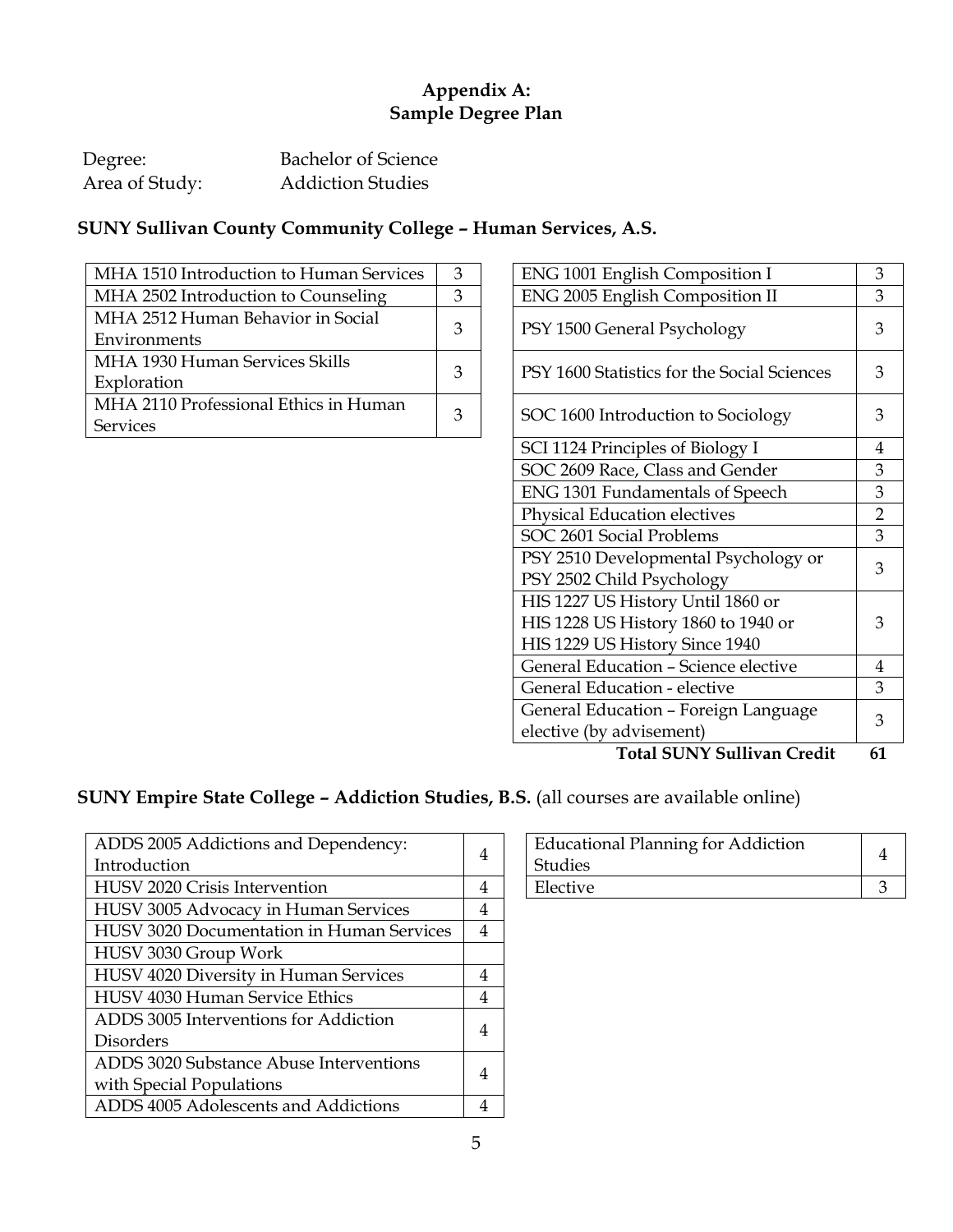| ADDS 4010 Advanced Substance Abuse<br>Counseling |  |
|--------------------------------------------------|--|
| ADDS 4015 Evidence Based Substance Abuse         |  |
| Counseling                                       |  |
| PSYC 3010 Abnormal Psychology                    |  |
| PSYC 3040 Biological Psychology                  |  |

**Total SUNY Empire Credit 63 Degree Program Total 124**